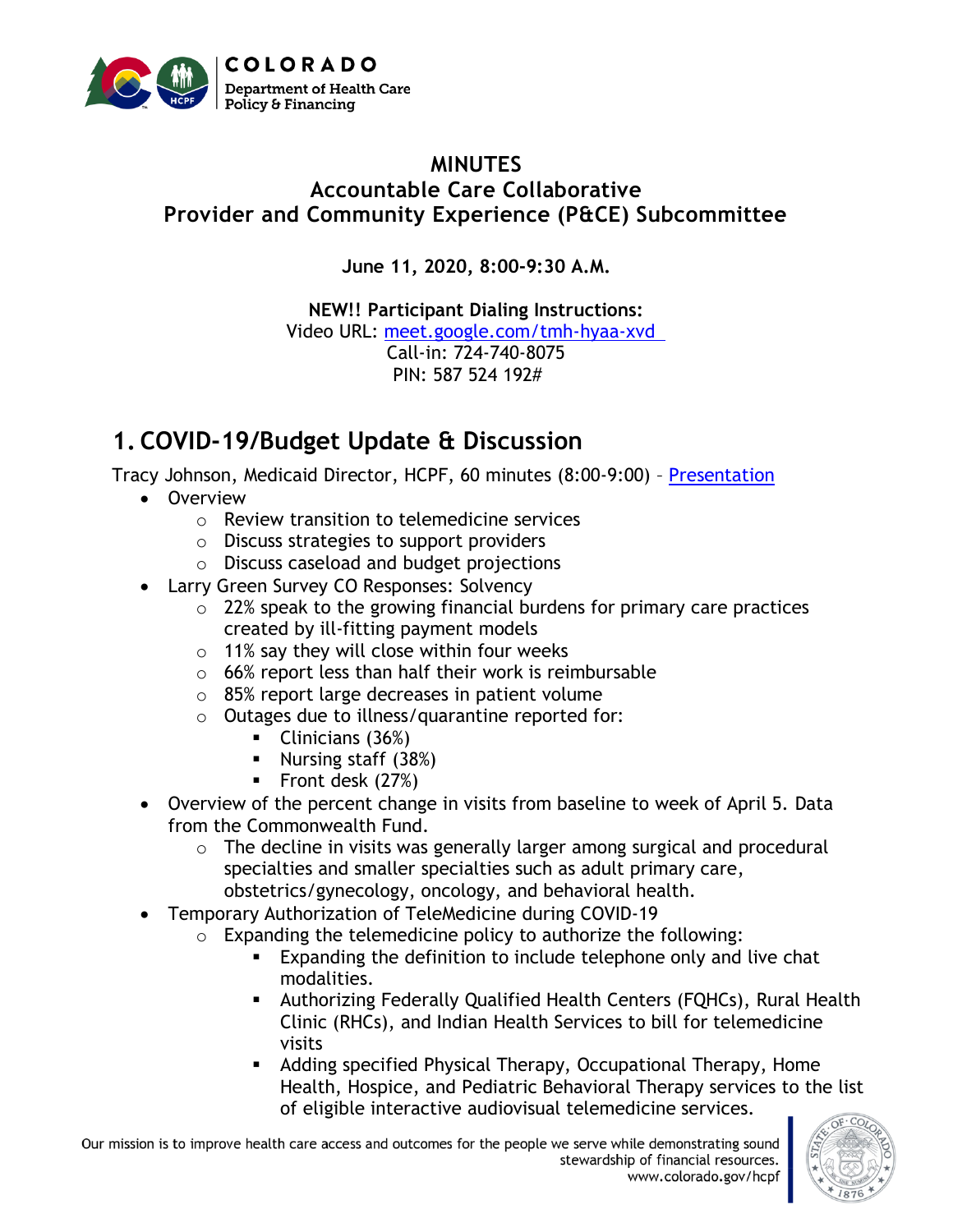- Overview of telemedicine adoption data (5 January 26 April 2020) for professional services (on regular fee for service schedule) eligible for telemedicine. The three categories include: 1. Clinic – Practitioner, 2. Non-Physician Practitioner – Group, and 3. Rehabilitation Agency.
- Overview of telemedicine adoption data (5 January 19 April 2020) for participating institutional provider types. The provider types examined include: 1. Federally Qualified Health Center, 2. Indian Health Service, 3. PT/OT/ST Home Health, and Rural Health Clinic.
	- $\circ$  Data is limited to specific codes, but it does provide a picture of how services are moving to telemedicine.
- Discussion of e-Consults.
	- o The kind of telemedicine that we are newly covering through our emergency policies involves communication between a member and a provider. e-Consults are more provider to provider, such as primary care to specialty care providers.
	- $\circ$  There is a pilot project currently going on with the university and this is being financed through a special form of Medicaid payment called supplemental funding. Efforts to figure out what a payment model may look like for e-Consult services. This is not yet operationalized, but we hope to do more work in this area in the next year.
- What we know about Colorado Primary Care
	- o 96% report large decreases in patient volume\*
	- o Outages due to illness/quarantine reported for clinicians\* (48%), nursing staff\*  $(45%)$ , and front desk\*  $(36%)$
	- o 61% of clinicians rate the COVID-related stress on their practice as severe\*; 30% rate it close to severe
- COVID + Fee-For-Service = Severe Disruptions. In the next four weeks:
	- $\circ$  >40% of CO practices do not or may not have cash on hand to stay open.
	- $\circ$  37% are unsure if they will have enough patients to stay open. 7% are sure they will not.
	- $\circ$  Meanwhile, 44% report a majority of the care they are providing is not reimbursed.
- Patients are not getting care they may need
	- $\circ$  US: 65% of clinicians nationally report they have patients who can't use virtual health (no computer or internet)
	- $\circ$  CO: many services are being done less frequently or not at all:
		- Preventive care (86%)
		- Chronic care (76%)
		- Care coordination across settings (70%)
- Strategies to Support Providers
	- o Continuing telemedicine policy
		- Bill being actively considered in the legislature around this topic.
	- o Prioritized attribution
		- Prioritizing attribution within geographic region to include providers seeing large quantities of Medicaid and Medicare patients and providers providing high quality services
	- o Performance pay-out flexibility0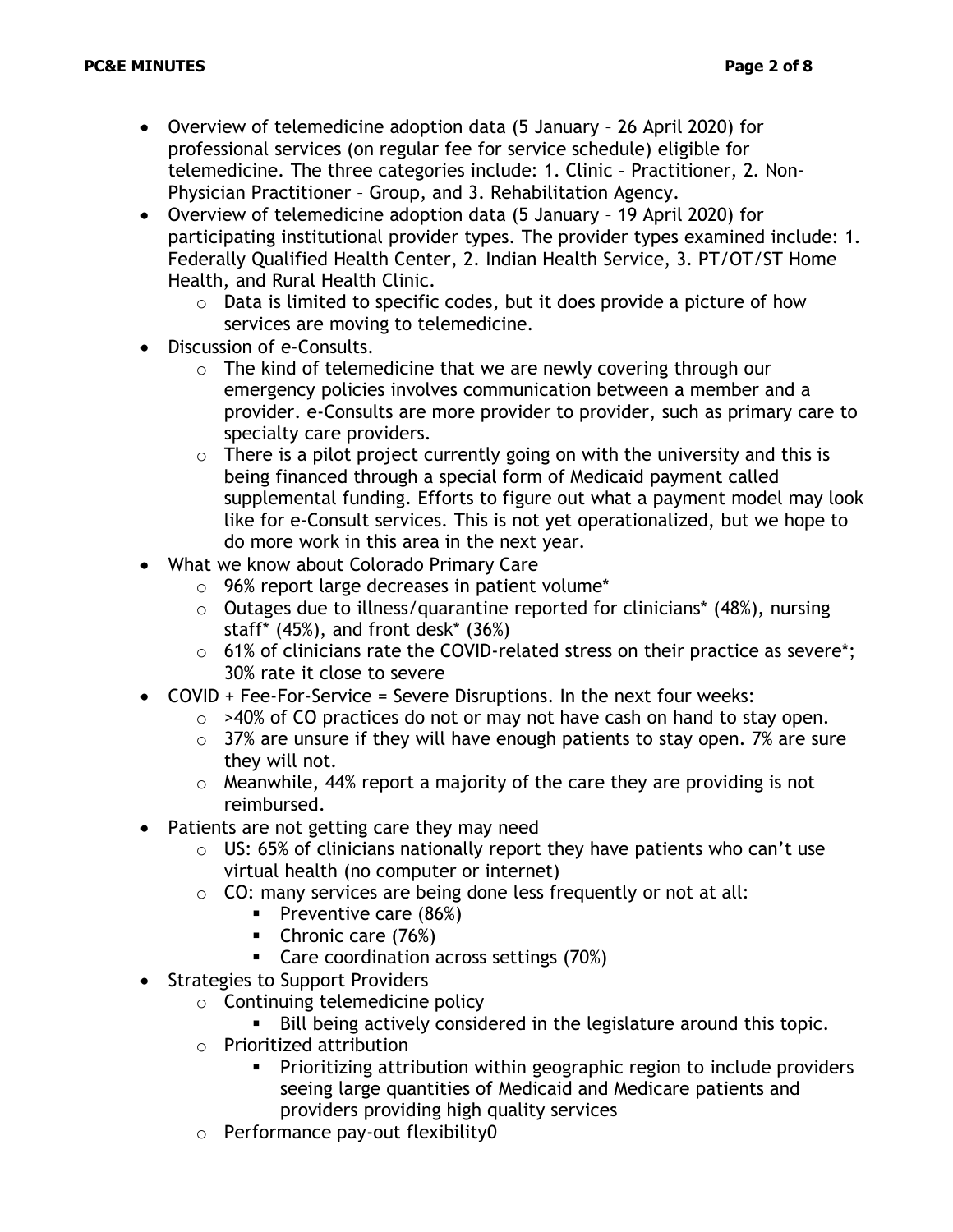- Performance Pool modified to support COVID-19 response plans and payout earlier than originally scheduled
- o CARES Medicaid payments
	- New federal funding to support Medicaid providers
- o Office of e-Health Innovation telemedicine grants
- o Constant communications, engagement
- Enhanced Provider Relief Fund
	- $\circ$  HHS Announces Relief Fund Payments for Safety Net Hospitals, Medicaid & CHIP Providers
	- $\circ$  The payment to each provider will be at least 2 percent of reported gross revenue from patient care. Close to one million health care providers may be eligible for this funding. More information about eligibility and the application process is available at [https://www.hhs.gov/coronavirus/cares](https://www.hhs.gov/coronavirus/cares-act-provider-relief-fund/general-information/index.html)[act-provider-relief-fund/general-information/index.html](https://www.hhs.gov/coronavirus/cares-act-provider-relief-fund/general-information/index.html)
- Help Us Spread the Word
	- o If you know someone who might be interested in becoming a Health First Colorado provider, please ask them to visit the Provider Enrollment website at co.gov/hcpf/provider-enrollment or call the Provider Services Call Center at 1-844-235-2387, Option 2, then option 5.
- Updated Medicaid, CHP+ Membership Surge Forecast
	- o Membership surge of about 563,000 Coloradans between April 1 and December 31, reflecting a 44% increase to the 1.3M members covered in Medicaid and CHP+ as of March 2020. (OSPB adjusted assumed Emergency period)
		- **This is a larger increase than when the Affordable Care Act first** rolled out. The increase is influenced by economic hardships and the current federal emergency policies not permitting disenrollment for anyone currently enrolled in Medicaid.
		- We encourage anyone who thinks they may qualify for Medicaid to apply.
	- $\circ$  The maintenance of effort ends with the public emergency period (now presumed 12/31/2020). We project an estimated disenrollment of 332,000 members who do not meet eligibility criteria 12/31/2020.
	- o Net surge of 368,000 members, 29% increase, FY 2020-21 compared to March 2020.
- New Enrollee Assumptions
	- $\circ$  Likely coming from employer coverage without pent up demand, healthier
	- $\circ$  FY 2020-2021 will cost 75% of the Acute Care costs (hospital, physician, Rx, etc.) associated with current enrollees and 44% of the overall average cost of Medicaid current enrollees (due to the absence of these new members needing HCBS services) in FY 2020-21.
	- o Cost is even lower in FY 2019-20 at 50% of the Acute Care cost of current enrollees and 34% of the overall average cost of Medicaid enrollees because it takes time for appointments to be made and claims to be paid for new enrollees.
- Overview of Medicaid Category Enrollment between October 2019 and May 2020 for Medicaid and CHP+ Eligibility.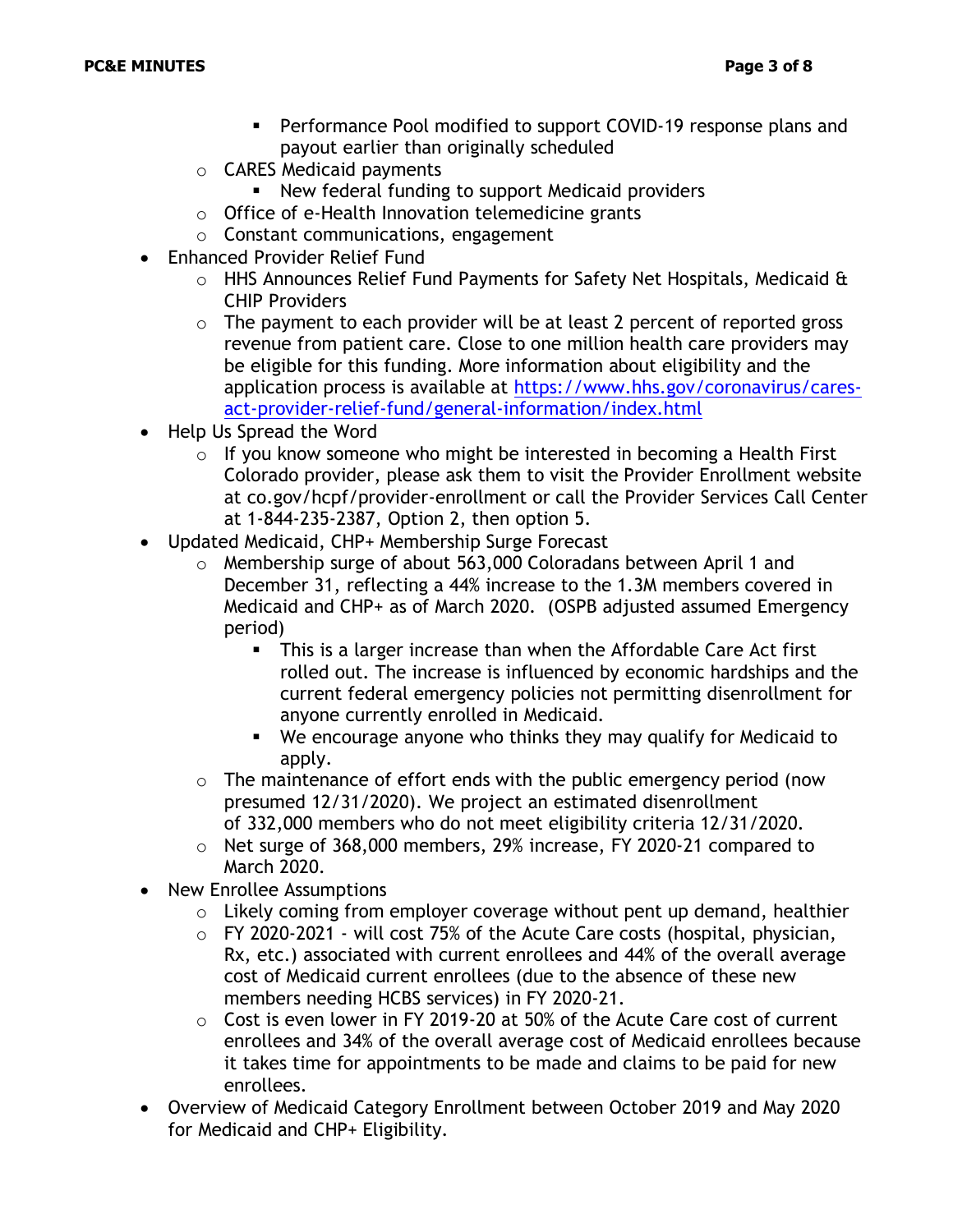- o Larger increases in the Medicaid expansion categories.
- Overview of the cumulative monthly CBMS applications by zip code that were submitted from January to April 2020.
	- $\circ$  The five zip codes with the largest number of apps through April are in Denver, Arapahoe, El Paso, Adams and Weld Counties, in that order.
- 14,000+ Coloradans enrolled through the C4H Special Enrollment period.
- Overview of the multi-year fiscal challenge.
	- o Estimated shortfalls include: 3.2 billion for FY20-21, 2.5 billion for FY21-22, and 1 billion for FY22-23
	- o Estimate assumes a steep drop in revenue, then a gradual build back.
	- o Estimate is very rough and does not represent a forecast update.
- Tracy opens the discussion: What are we not thinking of and what else needs consideration?
- **Question** Will Medicaid continue to allow OTs and PTs to use telehealth moving forward?
	- $\circ$  It depends what happens with the bill. We are committed to telehealth regardless, moving forward. If the bill that is currently before legislature does not pass, we will move forward with telehealth administratively in some ways. The bill currently being considered does include OT and PT. Whether it be a legislative path or administrative path, telehealth medicine policy will continue. We will have to make adjustment due to the focus being around the pandemic and not long term. Hoping to have a stakeholder process during development which will occur in the near future. Likely to separate the conversations by provider type.
- **Question** Would it be possible to get the presentation or share any of the information re: the in-process eConsult pilot with University?
	- $\circ$  Tracy will ask if this is possible.
- **Question** There have been reports of problems with the provider portal to register for the relief funds.
	- o Discussion around what specific issues are occurring to include struggling to find the portal or being able to access it.
	- $\circ$  Tracy share how initially the link may not have been there but would like to know if other issues are occurring.
	- o These issues were reported to have occurred yesterday.
- **Question** We know that tele-phonic visits have been more successful than video. Do you have an idea if it will be continued?
	- $\circ$  Tele-phonic visits have been more popular for specific members. Future policy will follow what path we are on and what the federal government decides. Currently the requirements are more relaxed and hoping the federal government will continue that. Colorado is in conversations with other states, the National Association of Medicaid Directors, and our contact with CMS to encourage making permanent some of the federal policy changes to support ongoing use of tele-phonic services.
- **Question** Are providers who received relief funds related to Medicare ineligible for additional funds related to Medicaid?
	- $\circ$  Tracy encourages to look at the website carefully but that are some issues to consider, such as the different buckets of money.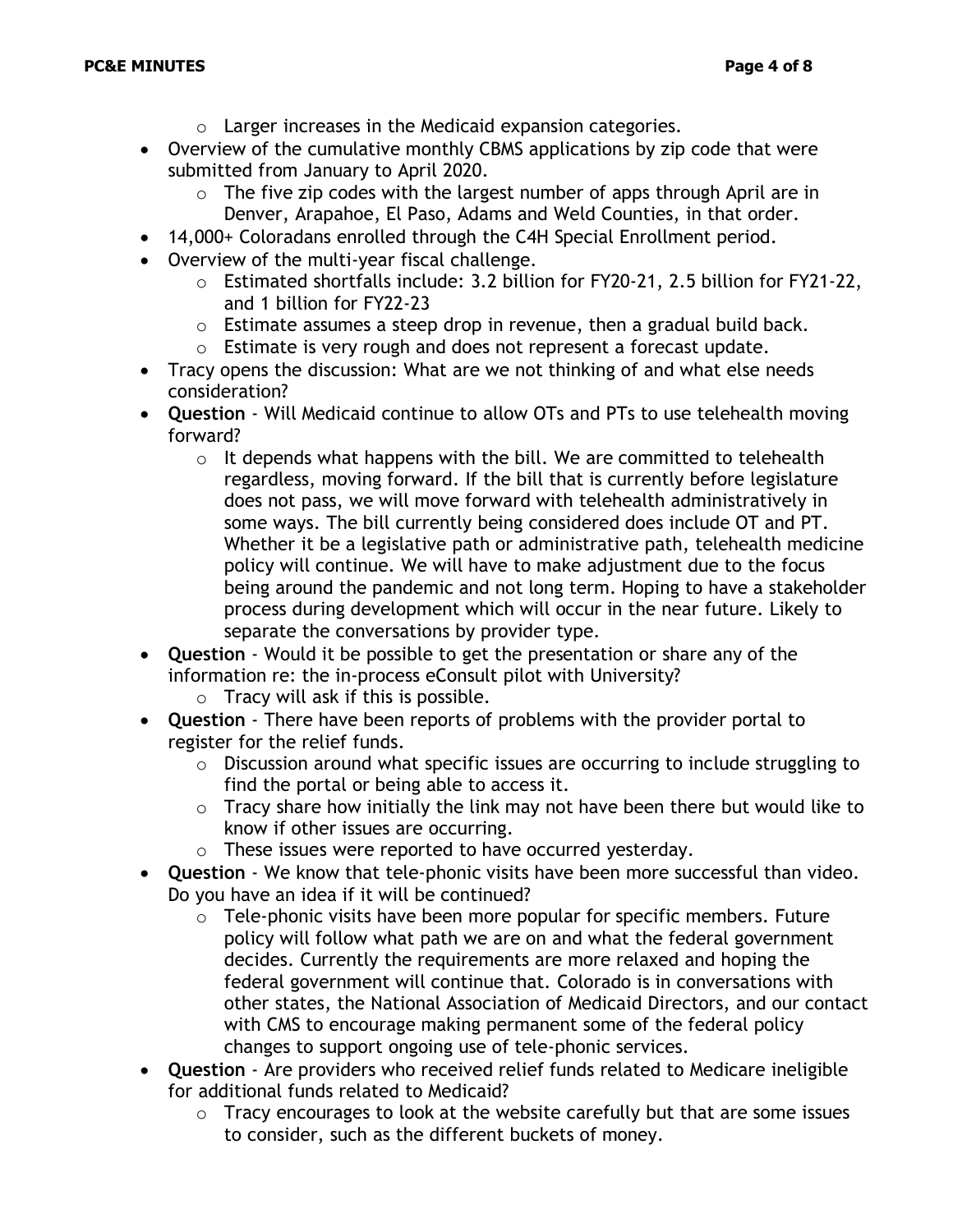- **Question** Can you share some of the "hard choice" discussions that are being made to "fill the gap" and is there a process to give feedback on those hard choices?
	- $\circ$  Tracy shares this is largely through the legislative process and encourages participation in this process. We have emailed some of our thought partners to receive feedback on where to cut and where to avoid cuts.
- **Question** I understand there is potentially an issue with behavioral health and CMHC's being able to access CARES Medicaid funding do you have more information?
	- $\circ$  Tracy is not aware of this but can look into it.
	- o Discussion of not being able to receive Medicaid funding if a CMHC has already received even a small amount of Medicare funding.
	- $\circ$  CMS has hinted that another wave of money may be communing. Discussion of the importance in CMS consulting with Medicaid agencies around allocations.
- **Comment** PCHC interviewed 57 patients with a tele-health visit in the month of April to understand how they experienced tele-health. We learned that patients (and their providers) view it favorably. However, both view it as a complementary option to the patient-provider relationship but not a substitute. "Complementary" is the concept around which we are envisioning our virtual care future. We want to determine more precisely how tele-health will complement the relationship so as to build trust, engagement, and quality care/access.
	- o Tracy requests to see the write up if possible. Donald Moore will share the write up.
	- $\circ$  Sharing of how providers relied heavily on visual senses when interacting with patients and had to shift to improving interview skills.
	- o Discussion feedback in how telehealth has provided more opportunities for health maintenance and promotion. Previously these opportunities were time limited during an in person visit.
- **Comment**  Flagging for HCPF (and also will flag for MSB) this rule that we'd like to request changes/deletion: 8.011.17 – (within General Exclusions from Coverage): Also, specifically excluded from coverage under the Medical Assistance Program are injuries received by individuals who are engaged in riots, civil disobedience, or other acts specifically excluded by the congressional statute relating thereto. (DOI is already working on prohibiting these sorts of exclusions.)
- **Question** What kind of training is being offered to providers to use telehealth at the Department and RAE level?
	- $\circ$  Sharing of the different resources and the importance of including training with stakeholder engagement from the Department. The RAEs have also been proactive with telemedicine training.
	- o There are quite a few telehealth training modules and materials at www.primehealthco.com. They were given \$\$ by OeHI and the Innovation Response Team to develop these for providers.
- **Question** Commercial providers changing to being Medicaid providers due to many patients switching to Medicaid?
	- $\circ$  Currently do not have data on this. Want to leverage this as an opportunity to increase specialty care.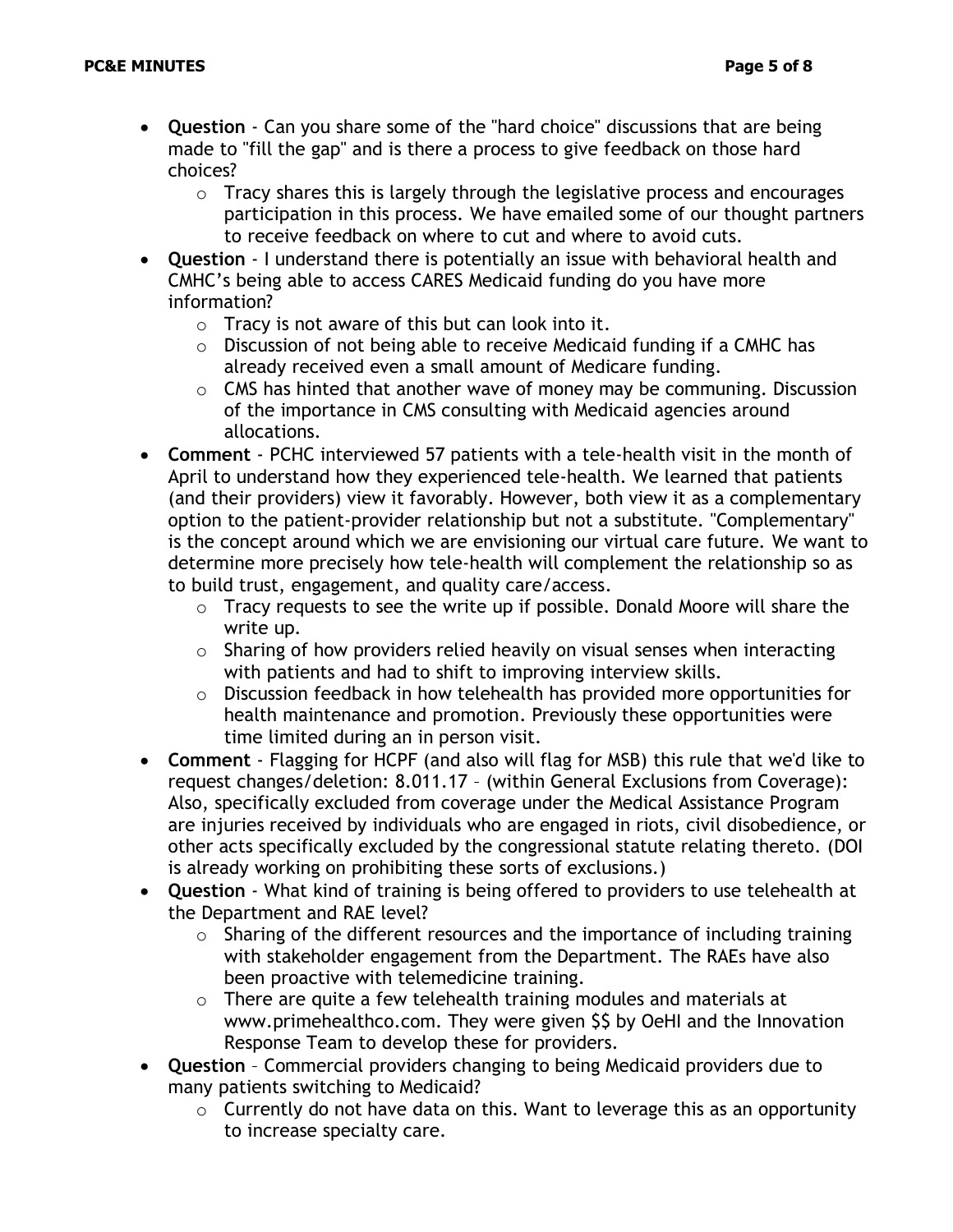- **Comment** Also, there is a national effort underway to convince congress to 1) increase the FMAP to a minimum of 14% 2) continue FMAP bump through June 2021, 3) continue MOE through the same period.
- **Question** Are there specific strategies Medicaid/HCPF is developing for provider recruitment? Materials? Outreach? PF?
	- o Provider Recruitment Office is working data analysis and being shared resources provided by Dede. These efforts are ongoing, and the Department will share as things progress.
	- o **Comment -** We are doing a lot of outreach. People are slowly starting to return to us for face to face visits. As well, we have seen a slight decrease in tele-visits in the last week. Revenues are critically low, but there is some light at the end of the tunnel.
	- o **Comment -** If it can be shared, that gap analysis could be really helpful for the Specialty Access Workgroup.
- Tracy how is telemedicine going for you?
	- o Volume is going down to stay safe at home. Prevention and early intervention may not be happening with exceptions to in person visits, such as prenatal.
	- o PPE is an issue. If this is not resolved, we will continue to be reliant on telemedicine.
- Discussion of struggles to provide services for special needs to areas with low broad band and needing to have more of a voice. Rural frontier areas need infrastructure for broadband.
- **Question** Discussion of care coordination during COVID-19. Is it more easy or difficult during telemedicine?
	- o Tracy encourages feedback from the RAE.
	- o Sharing of how new platform have been developed to outreach members, such as texting and video chatting. Care Coordinators have been having better success because people or either at home or in the hospital rather than trying to reach them in the community or at different appointments. It's not optimal but it's also not going poorly.
- Closing comments from Tracy's presentation and encouraging anyone to send questions or information to Anita and Tracy.

## **2.Introductions**

Anita Rich, P&CE Chair, 5 minutes (9:00-9:05)

On the Google Meet: Anita Rich (PC&E Chair), Brooke Powers (HCPF), Matthew Jacobs (HCPF), Tracy Johnson (HCPF), Beth Cole (EI Colorado), Stephanie Brooks (CCHN), Diane Seifert (CCHA), Donald Moore (Pueblo Community Health Center), Andrea Loasby (Children's Hospital), Lila Cummings (CHA), Bridget Burnett (CCHAP), Dede de Percin (MHHA), Aaron Brotherton (COA), Christina Yebuah (CCLP), Katie Mortenson (CCHA), Michelle Hoye (Mindsprings Health), Matthew Sundeen (HCPF), Jo English (COA), Joanna Martinson (NCHA), Cathryn Griffith (family member of a member), Catherine Morrisey (NHP), Anna Messinger (RMHP), Nikole Mateyka (CCHA), Lauren Showers (COA), Kathie Snell (Aurora Mental Health Center), Tammy Arnold (NHP), Mary Beckner (RMHP), John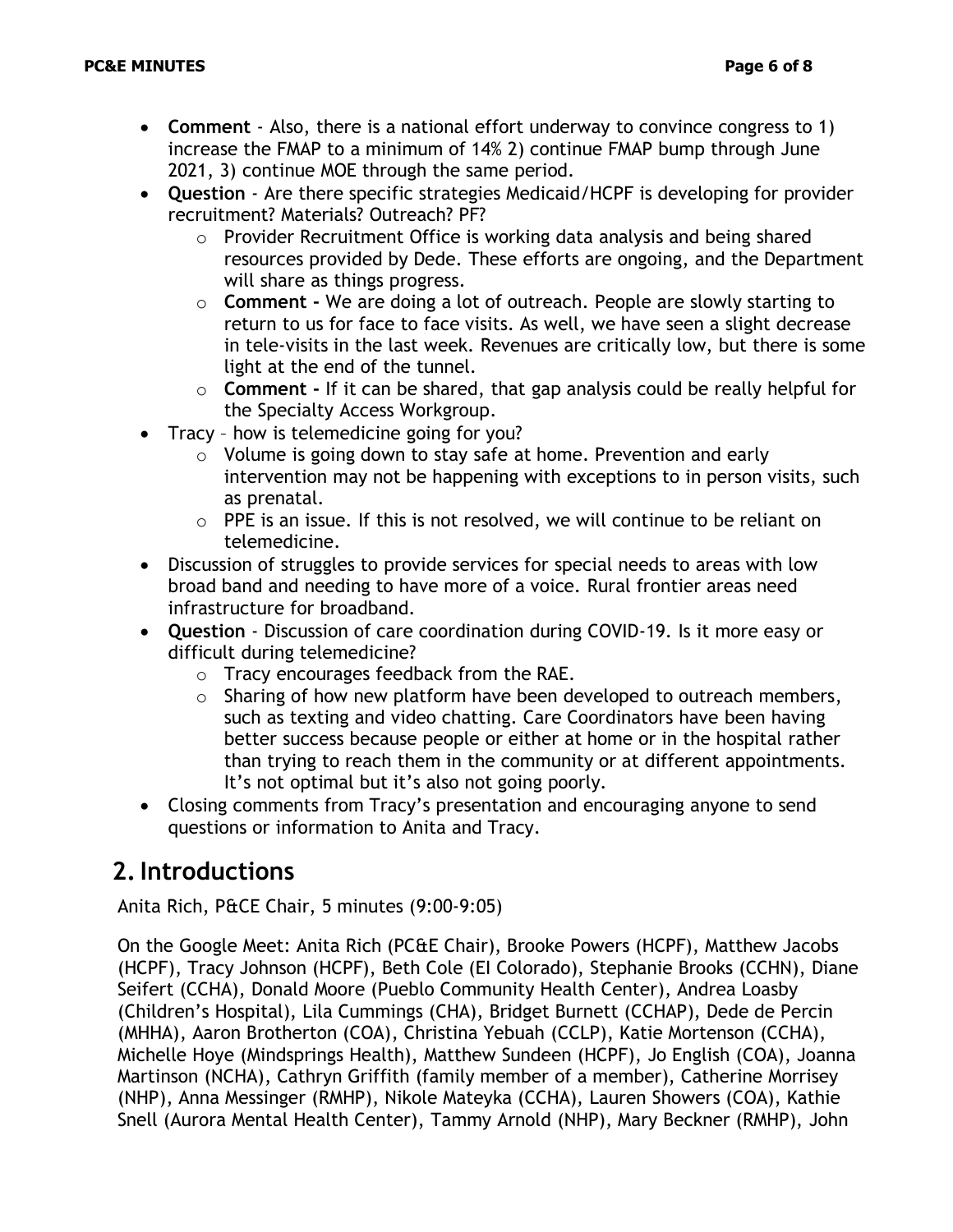Salvino (COA), Lauren Staley (HCPF), Susan Mathieu (Farley Health Policy Center), Alma Mejorado (Beacon), Jill Atkinson (Mountainland Pediatrics), Shera Matthews (Doctors Care), Vicente Cardona (MHHA), Suprena Crawford (DentaQuest), Pat Cook (CGS), Lynne Jones (Commission on Family Medicine), Leslie Patterson (Envida), Carolyn Green (University of Colorado Anschutz Campus), Gail Nehls (Envida), and Tina McCory (HCI)

Voting Members: Anita Rich (PC&E Chair), Lila Cummings (CHA), and Michelle Hoye (Mindsprings Health), Pat Cook (CGS), Jamie Haney (DDRC), Cathryn Griffith (family member of a member), Andrea Loasby (Children's Hospital Colorado), Shera Matthews (Doctors Care)

### **3. Approval of Minutes from May Meeting (handout)**

Anita Rich, P&CE Chair, 1 minutes (9:05-9:06)

Anita Rich asked for a motion to approve the May Meeting Minutes. Shera Matthews stated she was in attendance and requested to be added to the May minutes. With that revision, the meeting minutes were approved.

## **4. State PIAC Update**

Dede de Percin, State PIAC member, 4 minutes (9:06-9:10)

- PMME presentation is up on the HCPF website.
- Updates from HCPF on how they responding to COVID-19. Similar to the presentation today.
- Discussion of new PIAC members. Several members, such as Anita will be leaving PIAC due to term limits. Importance of members being representative of the community is shared. The Department is initiating an open application process to fill six forthcoming vacancies on the ACC's PIAC. Those interested should complete the online application. The application will remain open until July 15, 2020. After the application is closed, the Department will review all submissions to identify top candidates. Selected candidates will be notified and will begin on-boarding in early September. The process will apply to Department appointees.
- ACC PIAC application: [https://docs.google.com/forms/d/e/1FAIpQLSeH4D6I\\_C62zlDO3Otdj9PJS13cC77-](https://docs.google.com/forms/d/e/1FAIpQLSeH4D6I_C62zlDO3Otdj9PJS13cC77-_GNGNOXSZ8C1sWmx1w/viewform) [\\_GNGNOXSZ8C1sWmx1w/viewform](https://docs.google.com/forms/d/e/1FAIpQLSeH4D6I_C62zlDO3Otdj9PJS13cC77-_GNGNOXSZ8C1sWmx1w/viewform)
- Discussion of the importance in diversity of representation of PIAC members and the requirements to participate in subcommittee.
- Kathie Snell has volunteered to be a co-chair of the PCE. Kathie introduces herself and her involvement in the mental health community.
- Anita opens discussions for whether to meet in July.
	- o Sharing of importance to meet due to the state budget timeline.
	- $\circ$  The group decides to go ahead and meet in July. The next meeting is 9 July 2020.
- Discussion of the difficulty in obtaining voting member while adhering to the desired representation categories. Anita proposes forgoing the desired